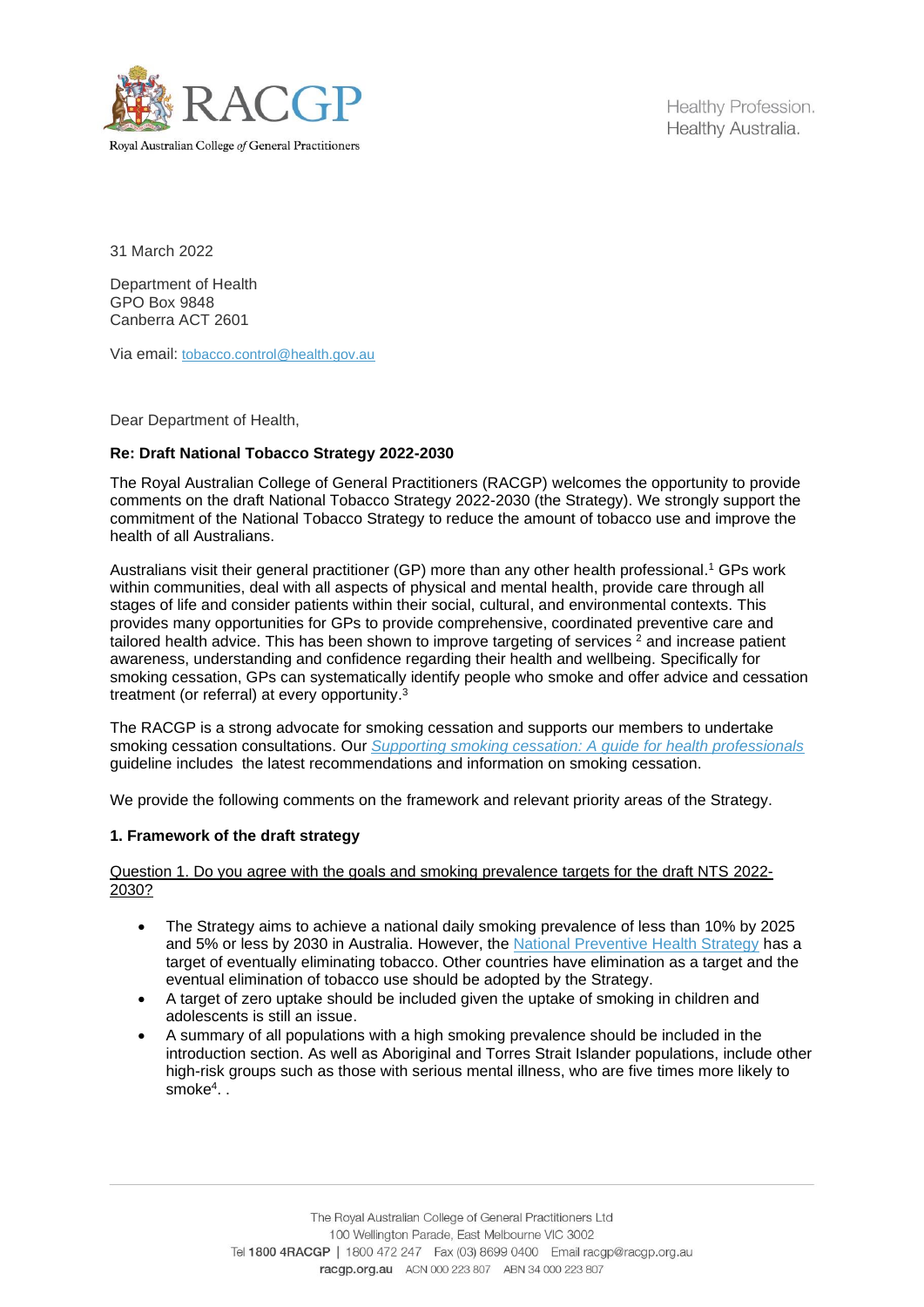

# Question 2. Do you agree with the objectives for the draft NTS 2022-2030?

The Strategy provides a good set of objectives. As mentioned in the Strategy, the prevalence of tobacco use in the Aboriginal and Torres Strait Islander population, as well as other high risk groups, remains high despite the decrease in prevalence in the general population. Sufficient support (e.g. through targeted resources) is needed for these populations to help achieve a decrease in smoking rates. Therefore, the RACGP recommends adding an additional objective - "target smoking cessation and prevention resources to populations who have been left behind in the general population decline in smoking prevalence".

# Question 3. Do you agree with the guiding principles for the draft NTS 2022-2030?

The Strategy should:

- Have more clarity about a future target of zero tobacco use, as mentioned to our response to Question 1.
- Be clear about including nicotine containing products as well as tobacco and review the language used in all documents, particularly those relating to compliance, so it is consistent with preventing illegal non-prescribed use of e-cigarettes and other nicotine containing products.
- Include the use of tobacco in conjunction with cannabis. Smoking rates in people with other drug dependencies, such as cannabis, are two to four times those of the general population.<sup>3</sup>

# **2. Priority areas and actions of the draft strategy**

## Question 4. Do you agree with the priority areas for the draft NTS 2022-2030?

The RACGP is supportive of all the priority areas in the Strategy. We recommend the Strategy supports global efforts to reduce harms from tobacco and to reduce the economic value of selling tobacco-related products. Declarations related to direct or indirect investments in the tobacco industry needs to be transparent to all Australians.

It is important to ensure the government does not invest in foreign aid for agriculture or other international programs that support the tobacco industry. While there is some mention of international efforts, this needs to also be included as a priority area.

## Question 5. Do you agree with the actions listed under each priority area for the draft NTS 2022-2030?

• Priority area 1

The Strategy should more clearly document the restrictions on lobbying, which should encompass all nicotine containing products, and these measures should be supported by clear guidelines for lobbyists.

• Priority area 2

The RACGP strongly supports campaigns by state and non-government organisations. A commitment to long term funding investment by government for these campaigns will ensure they convey the greatest health benefit. These campaigns should be carefully designed to not stigmatise smokers or people suffering from the health impacts of smoking as stigma undermines health interventions and causes direct harms.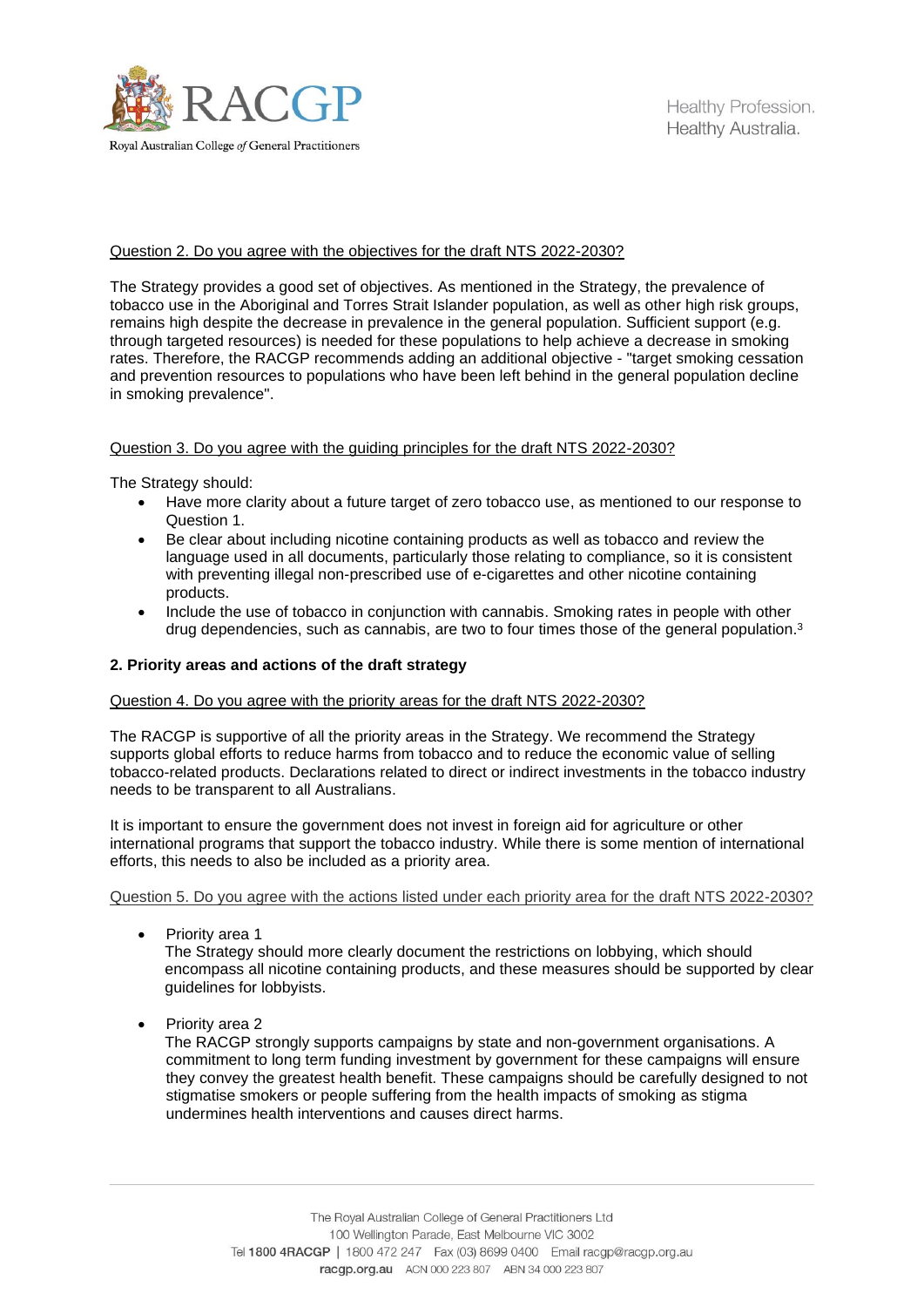

Healthy Profession. Healthy Australia.

Regulatory options around nicotine marketing needs to be strengthened (for example, marketing by 'influencers' on novel media such as YouTube, TikTok, WeChat, Instagram etc.)

- Priority area 3 The RACGP s supports increased taxation on tobacco. A stronger commitment to the enforcement of illegal tobacco sales needs to be in place.
- Priority area 4

The RACGP strongly supports continued funding to programs for and by Aboriginal and Torres Strait Islander communities, noting that funding appears to have declined where it needs to be maintained and if possible increased.

• Priority area 5

There needs to be continued support for those at higher risk of harm from tobacco use. The RACGP notes there is poor access to adequate primary care services in some rural and remote areas, and for low socioeconomic status populations. This remains as barrier for some vulnerable or at-risk populations to access smoking cessation support. More general measures to ensure easy access to primary care are required to ensure support for smoking cessation.

• Priority area 6

The RACGP believes the Strategy should include a recommendation that all political parties be rejecting all donations from tobacco companies and refrain from meeting with any tobacco company lobbyists.

• Priority area 8

The RACGP recommends an increase in age restriction for access to tobacco products. Support should be given for research around the modelling and pilot of an age-related tobacco ban.

Priority area 9

This priority area should include targeted early intervention and education for school children. The RACGP supports the development and implementation of additional measures to further restrict the marketing and availability of all e-cigarettes, regardless of their nicotine content. We agree there should be a national regulatory framework rather than different approaches taken by each state and territory. Funding should also be provided to strengthen research, monitoring and surveillance activities for the marketing and use of novel and emerging products for nicotine delivery and use. In particular, the update of prescribed nicotine containing products and monitoring of adverse events and long-term consequences of ecigarettes should be evaluated. Campaigns around health education and regulation should address products that are consumed with tobacco, such as cannabis.

• Priority area 10

The RACGP is supportive of having smoke-free outdoor environments. The Strategy should consider requiring smoke free outdoor environments for clubs and bars. Non-smokers have reduced access to outdoor smoke-free areas at these entertainment venues, as they are often designated as smoking areas.